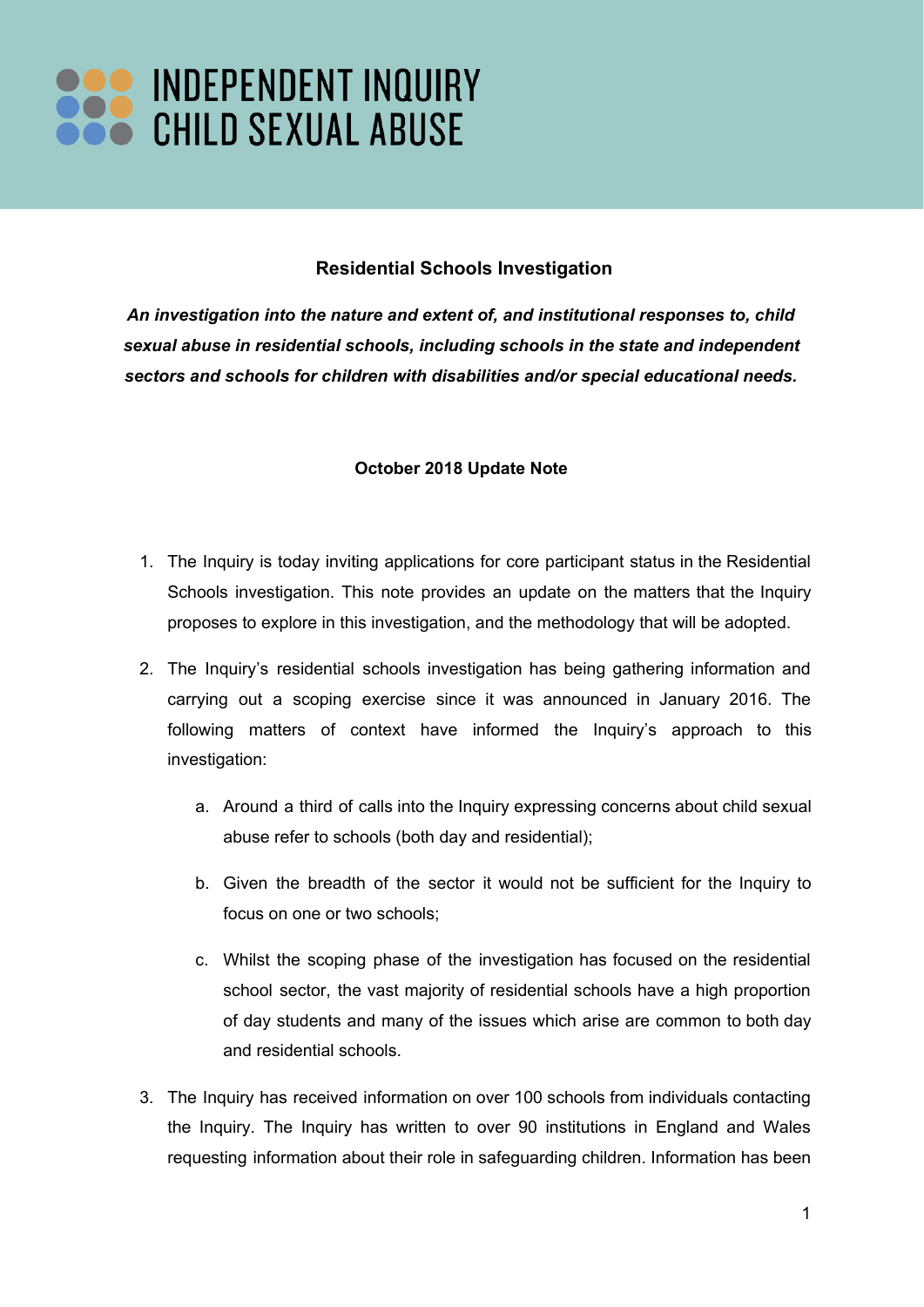sought from over 40 schools where there have been convictions of members of staff for child sexual abuse. There has been close cooperation with the police resulting in briefings on over 30 schools and over 15 police operations. As a result of this scoping exercise, the Inquiry has received and reviewed over 126,000 pages of documents to date and has determined that public hearings for this investigation will take place in two phases.

- 4. **Phase one** will consider:
	- a. Non recent abuse in residential schools for boys with behavioural/emotional problems (now closed) and in prep schools (now closed);
	- b. Residential music schools;
	- c. Residential special schools.
- 5. The Inquiry will consider safeguarding best practice at the schools which are included as part of the investigation and will not focus exclusively on failures to protect children in the past. In some cases, while a particular school is included in this investigation, the school will not have any reported and/or substantiated cases of child sexual abuse. It follows that the fact that a school is included in either Phase one or Phase two of the investigation does not mean that it is being asked for evidence on failings; some schools' evidence will focus on best practice in protecting children from abuse.
- 6. **Phase two** will be a thematic/issue based investigation of the schools' sector. A scoping exercise to gather data on various day schools has already begun. Phase two hearings will be held some time after those in Phase 1. The themes currently being considered by the Inquiry are:
	- a. Governance and management;
	- b. Inspection and monitoring;
	- c. Recruitment and termination of employment;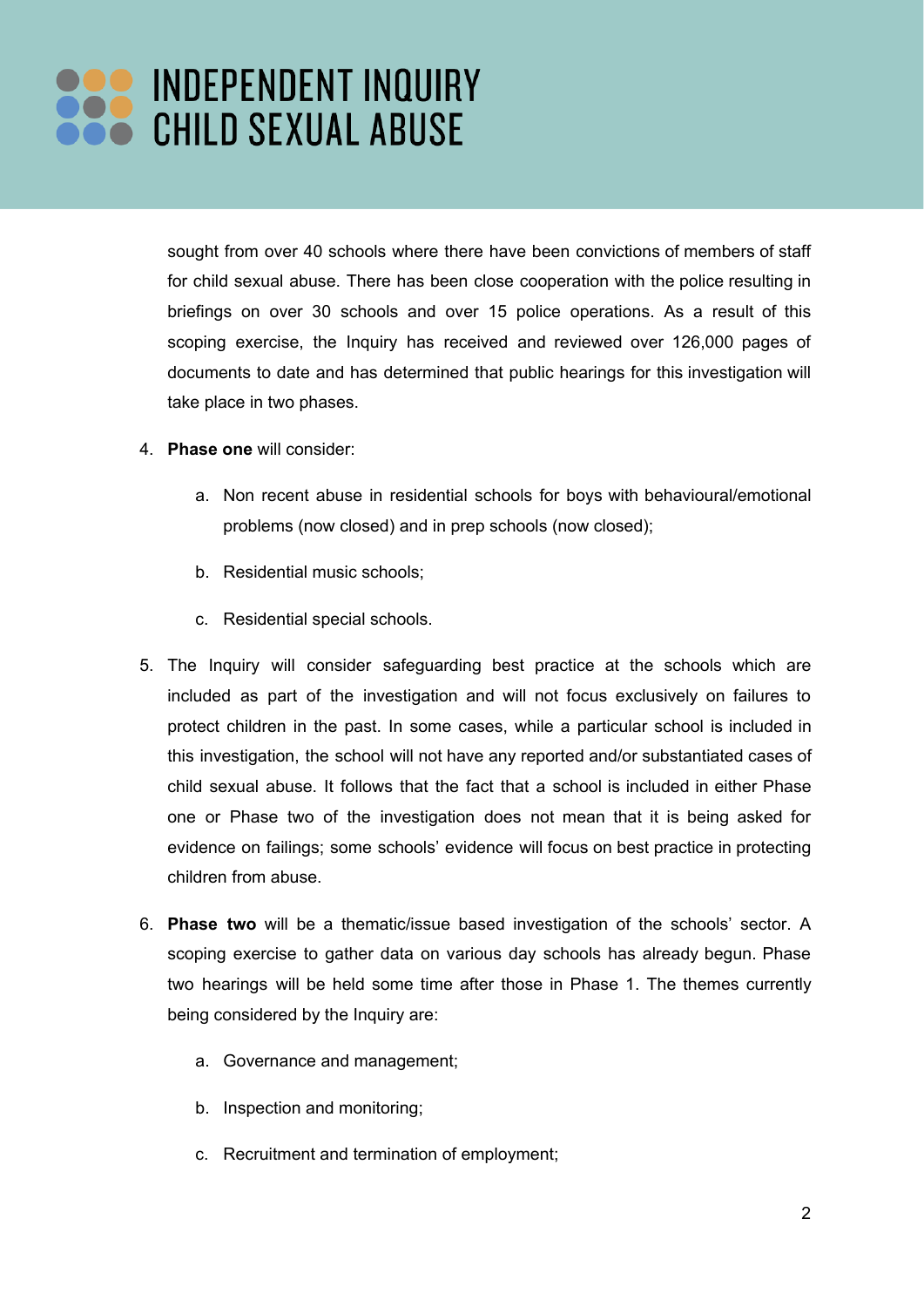- d. Whistleblowing and reporting;
- e. Peer on peer abuse;
- f. The culture of schools vis a vis safeguarding including sexuality, gender, class, openness etc.
- 7. Some Phase two issues affecting residential schools also arise in day schools. It is likely that the investigation will need to look at some evidence relating to day schools to ensure it understands the sector fully.
- 8. The investigation is now inviting applications for Core Participant status for **Phase one hearings only.** The Phase one hearings will take place in 2019 for two weeks. Those individuals/institutions with an interest in the Phase two hearings will be given an opportunity to apply for Core Participant status at a later date.
- 9. This update note provides further detail on the **Phase one** hearings in order to inform those who are considering whether or not to apply for Core Participant status.
- 10. A further update note will be published in due course when core participant applications are sought for Phase two.

### **PHASE ONE**

#### **(a) Closed schools report**

11. The Inquiry has received information about a number of closed residential prep schools and schools for children with emotional and behavioural problems. The Inquiry is aware that the sexual abuse of children in these institutions occurred largely in the 1960s - 1980s and, for the most part, the schools have been closed for some time. This has made seeking information in relation to the institutional response to allegations of abuse and the abuse itself more difficult, and in some cases impossible, as records have been lost and/or there is no existing institution to which a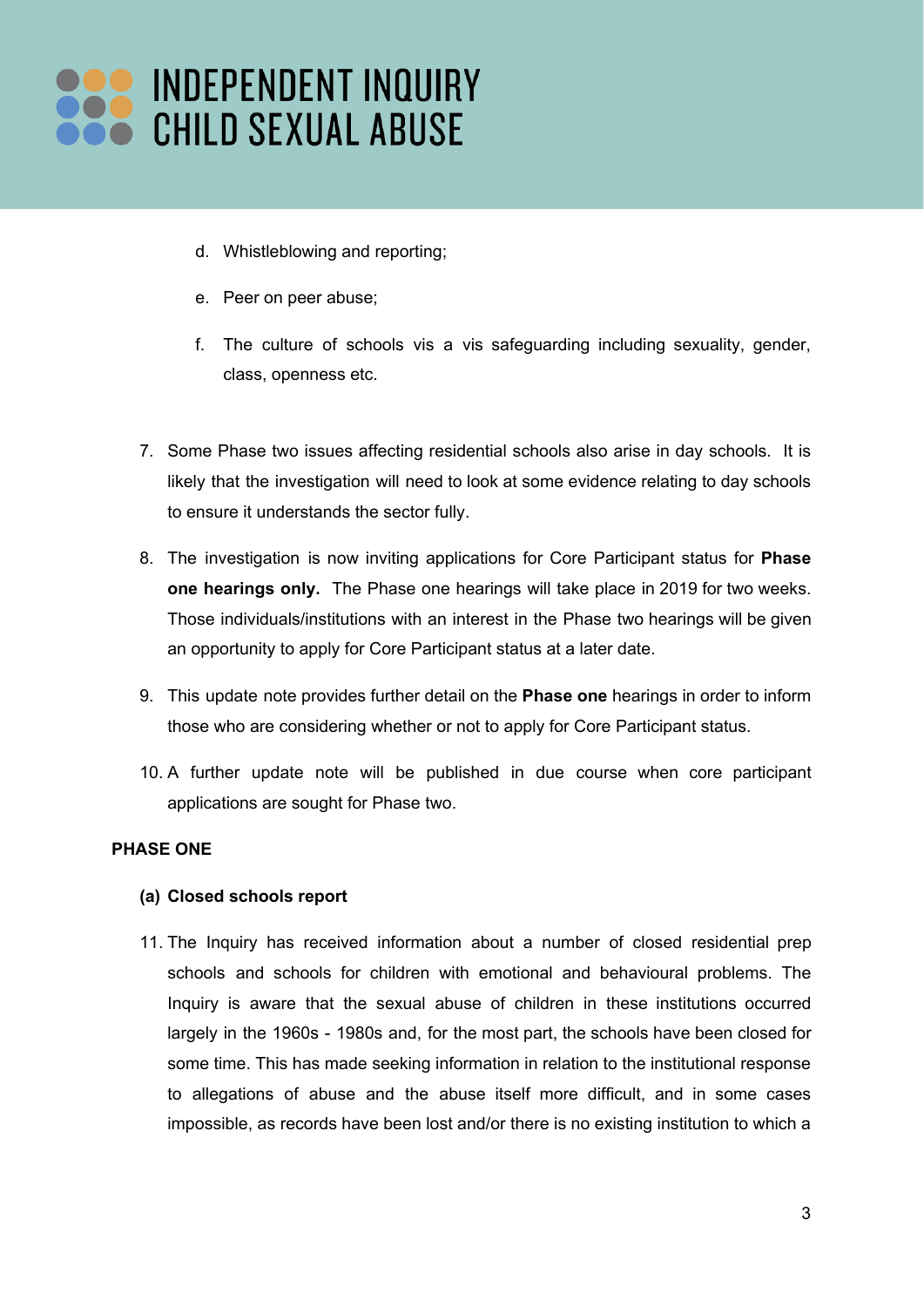request for information can meaningfully be made. The legislative framework has also changed considerably since these schools were open<sup>1</sup>.

- 12. However, despite (i) the difficulties associated with gathering evidence and (ii) the different legislative landscape, the Inquiry wishes to undertake an investigation in relation to these closed schools because of the prevalence and scale of the abuse and because the documentary evidence we have received to date suggests that there were numerous institutional failings. Because of the evidential difficulties, this part of the Phase one investigation will necessarily be limited in nature.
- 13. Accordingly, this part of the investigation will comprise a document based review which will consider and report on all written evidence available from published and unpublished sources in relation to a number of institutions (the closed schools report). The review will include consideration of the following institutions:
	- a. Feversham School (Newcastle upon-Tyne);
	- b. St William's School (Market Weighton);
	- c. Sheringham Court School (Norfolk) and Thurlby Manor (Lincolnshire);
	- d. Ashdown House Preparatory School (East Sussex) (it is important to note that there is a school of this name which is open and which is run by Cothill Educational Trust. We will be considering a previous incarnation of the school of the same name but which to all intents and purposes is now closed, being under completely different ownership and management by Ashdown House School Trust Limited);
	- e. Sherborne Preparatory School (Dorset); (there is also a school of this name which is open. We will be considering the school of the same name, which was effectively closed in 1998 when the headmaster/proprietor was disqualified by the Department for Education. Since that date, the school has

<sup>1</sup> Not just in respect of recruitment, safeguarding and monitoring but in the sense that such schools (then termed 'approved schools') no longer exist.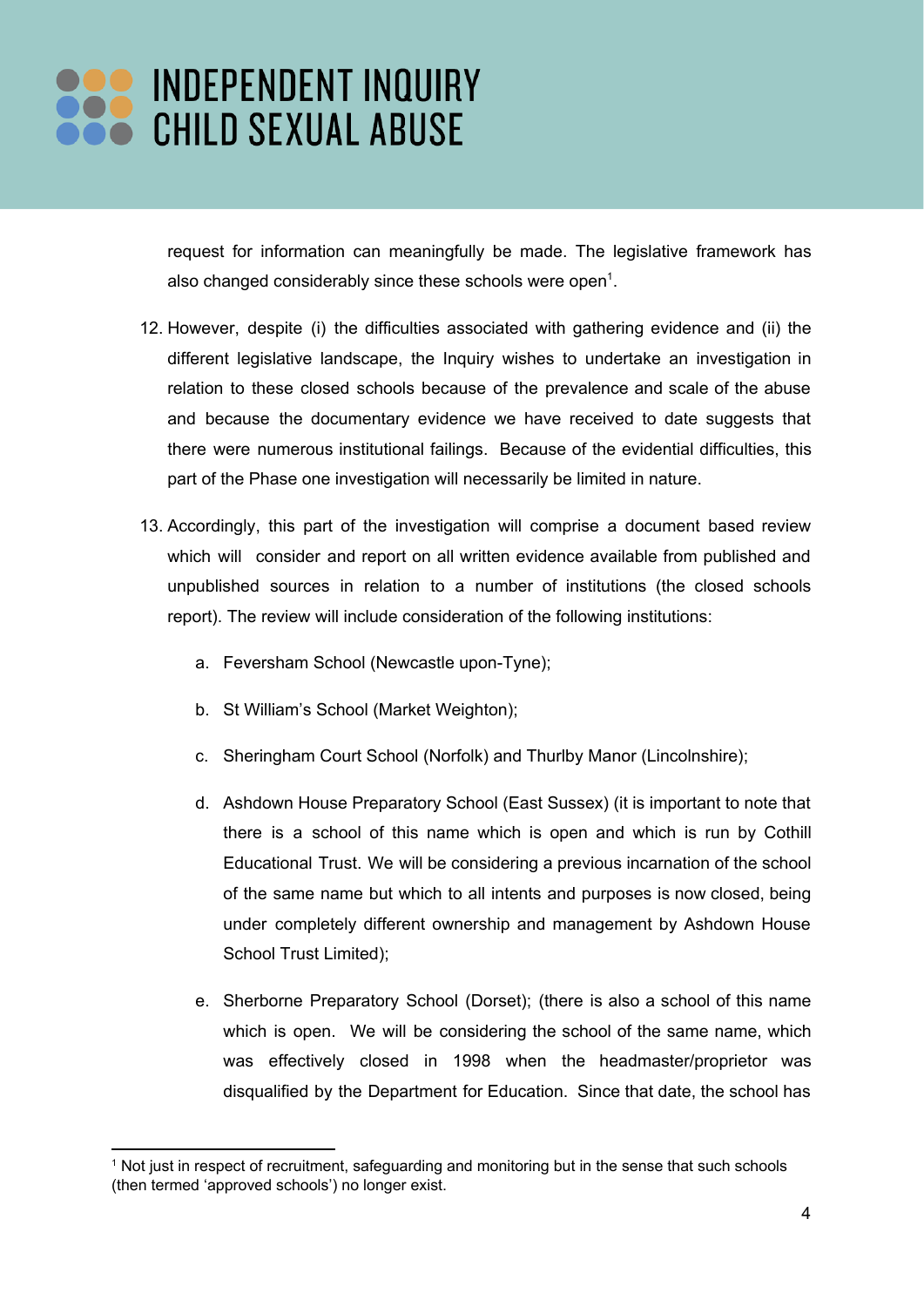been under different ownership, is run as a charitable trust and is administered by a board of governors).

- f. St George's School (Norfolk and Suffolk); and
- g. Dalesdown School (West Sussex).
- 14. The Inquiry intends to prepare and publish a closed schools report before the Phase one public hearings. This will set out in one place: (i) details of the abuse (available from public sources as a result of the convictions); (ii) any details of institutional failings which emerge from the documentary evidence (for example, whistleblowers being ignored, a closed culture, abusers not being reported or monitored properly). The report will be adduced at the Phase one public hearing, but it is not currently envisaged that oral evidence will be heard in relation to this discrete part of Phase one.

#### **(b) Residential music schools**

- 15. Instances of child sexual abuse in music schools have been widely publicised. The Chair and Panel wish to explore whether there are any factors which are peculiar to residential music schools which give rise to opportunities for abuse of children.
- 16. The Inquiry will consider evidence in relation to the following institutions:
	- a. Chetham's School of Music (Manchester),
	- b. The Purcell School for Young Musicians (Hertfordshire),
	- c. Yehudi Menuhin School (Surrey),
	- d. Wells Cathedral School (Somerset),
	- e. Ripon Cathedral Choir School (North Yorkshire),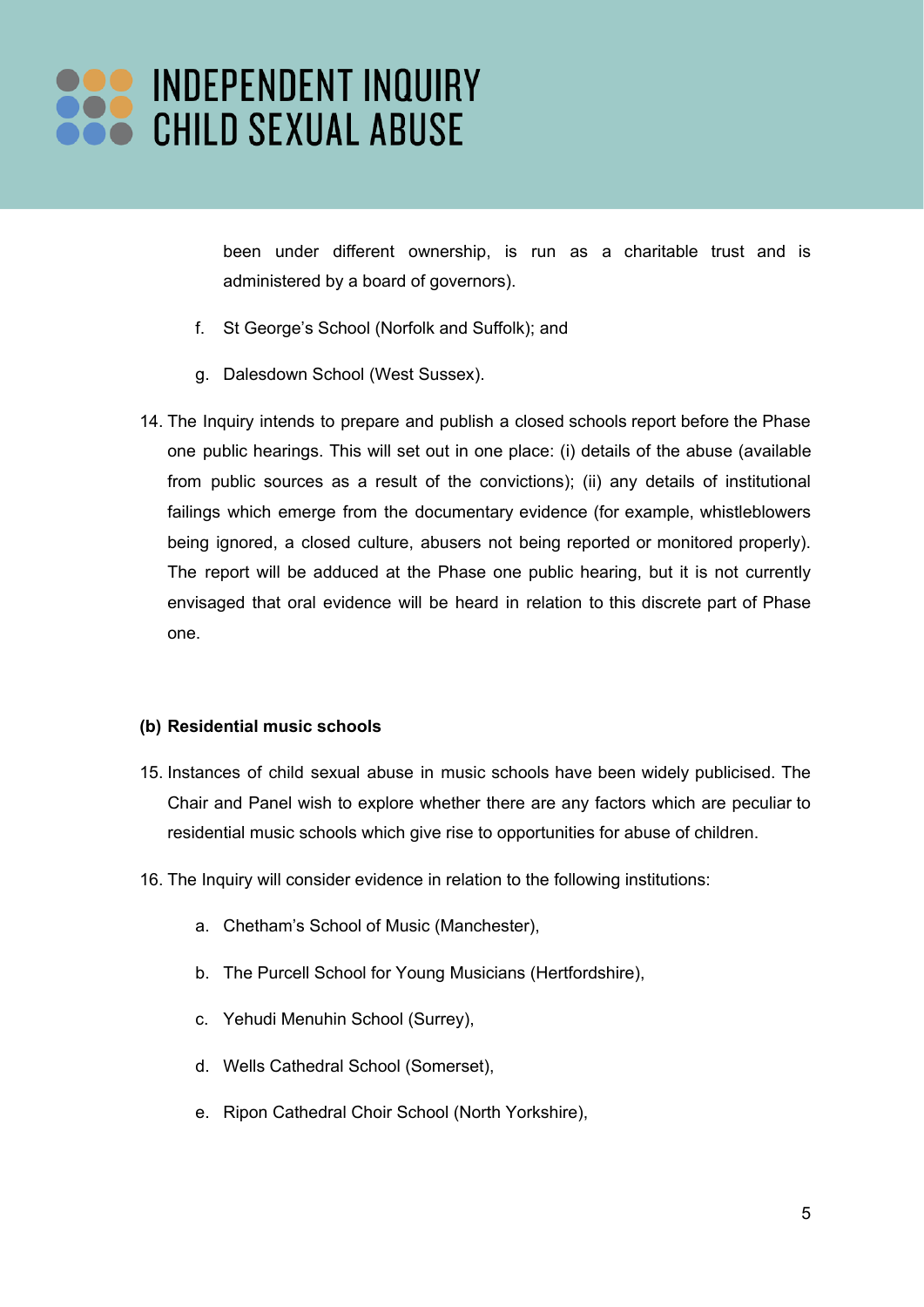- f. Westminster Cathedral Choir School (London).
- 17. The Inquiry will also be seeking and considering evidence from the Choir Schools' Association, institutions which regulate the sector, CPS, police and academics who have an interest in the sector.
- 18. The Inquiry currently intends to hear oral evidence from witnesses in relation to this part of Phase One.

## **(c) Residential special schools**

- 19. Children with special educational needs are amongst the most vulnerable children in our society. Some children with special educational needs are in residential special schools for 52 weeks of the year and have little contact with their families/their community. Some children are unable to tell people about abuse due to sensory impairments or learning difficulties; others have behavioural problems which can obscure signs of abuse and which can act as a barrier to being believed.
- 20. The Chair and Panel consider it necessary to consider in some detail the residential special school sector.
- 21. Evidence from the following schools will be considered as part of this phase of the investigation:
	- a. Appletree School (Cumbria);
	- b. Stony Dean School (Buckinghamshire);
	- c. Stanbridge Earls School (Hampshire);
	- d. Chelfham Mill School (Devon);
	- e. Fullerton House School (South Yorkshire);
	- f. Royal School Manchester (Seashell Trust) (Cheshire);
	- g. Marland School (Devon);
	- h. Muntham House School (West Sussex);